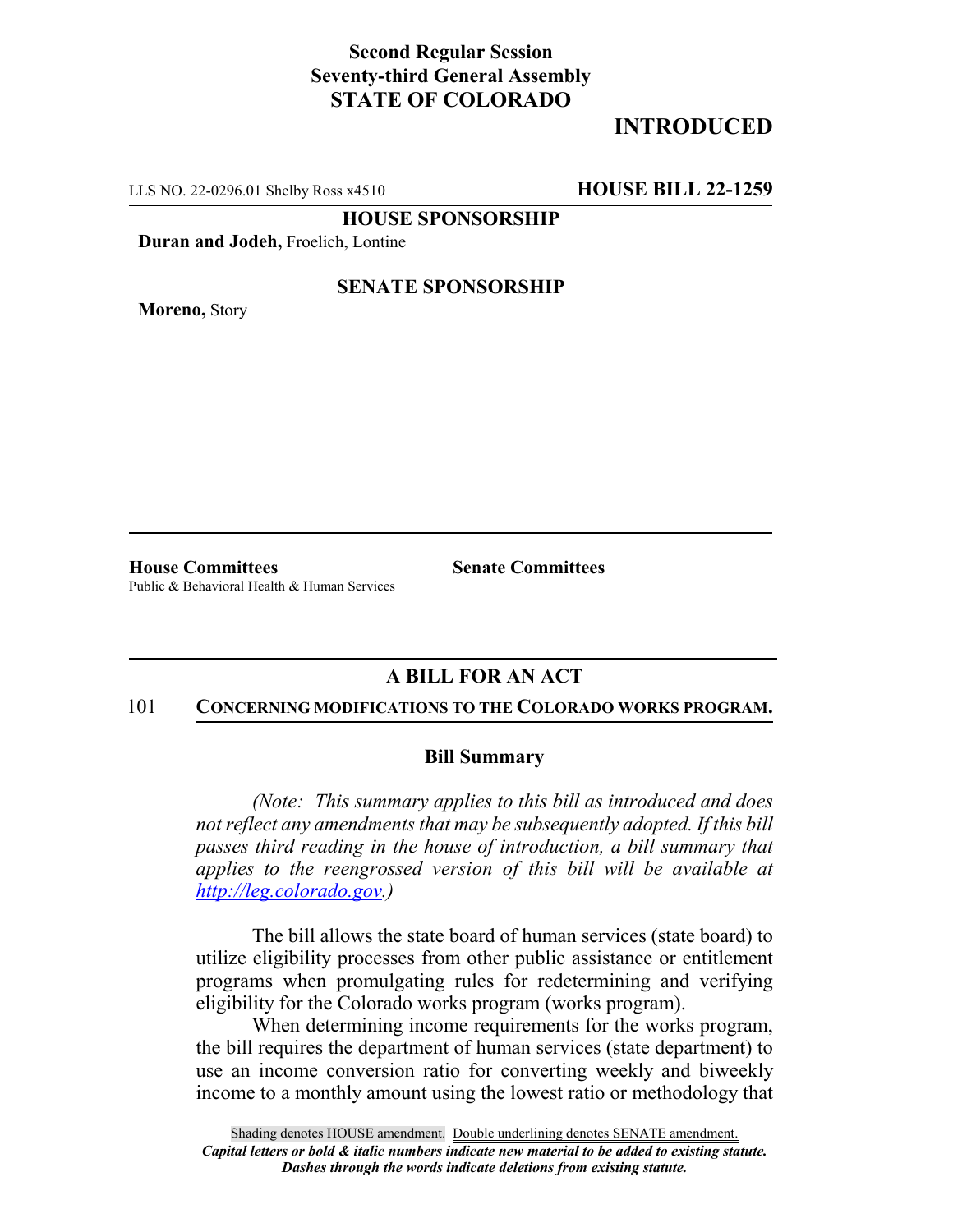results in the lowest monthly income amount allowable under federal law.

Current law prohibits a person convicted of a drug-related felony offense from being eligible for assistance under the works program unless the person is determined by a county department of human or social services to have taken action toward rehabilitation. The bill removes the ban on eligibility.

The bill requires the state board to promulgate rules establishing statewide standards and procedures that require counties to offer an extension:

- Beyond the 60-month lifetime maximum for all households that demonstrate good cause, which includes an applicant or participant who is a child-only case, the head of a single parent household and has a child under one year of age, experiencing hardship, or addressing family or medical needs; and
- ! From work requirements to all households that demonstrate good cause, which includes for an applicant or participant who is the head of a single-parent household and has a child under one year of age, experiencing hardship, or addressing family or medical needs.

The bill requires the state department to annually review and promulgate rules as necessary to update the standard of need to ensure the standard of need is equitable, promotes economic mobility and self-sufficiency, and reflects the current economic status of the state.

The bill requires the state department to disregard any earned income for at least the first 6 months an applicant or participant is employed while enrolled in the works program. The bill requires that the state department determine the amount of earned income that must be disregarded after the first 6 months and ensure a gradual step down of the amount of earned income disregarded and that the appropriate work supports are made available to the applicant or participant.

Current law requires the state department to ensure the amount of a basic cash assistance grant that an applicant or participant receives is equal to or exceeds 102% of the need standard for a participant in a similarly sized household on January 1, 2008. By the 2027-28 state fiscal year, and each state fiscal year thereafter, the bill requires the amount of the basic cash assistance grant to equal or exceed 50% of the federal poverty guidelines established by the federal department of health and human services for a similarly sized household for that fiscal year.

No later than January 1, 2023, the bill requires the state department to begin phasing in the increase in basic cash assistance that is equal to or exceeds 50% of the federal poverty guidelines.

The bill requires a county department to attempt to contact each participant using each method of communication provided by the participant in order to conduct exit and follow-up interviews upon case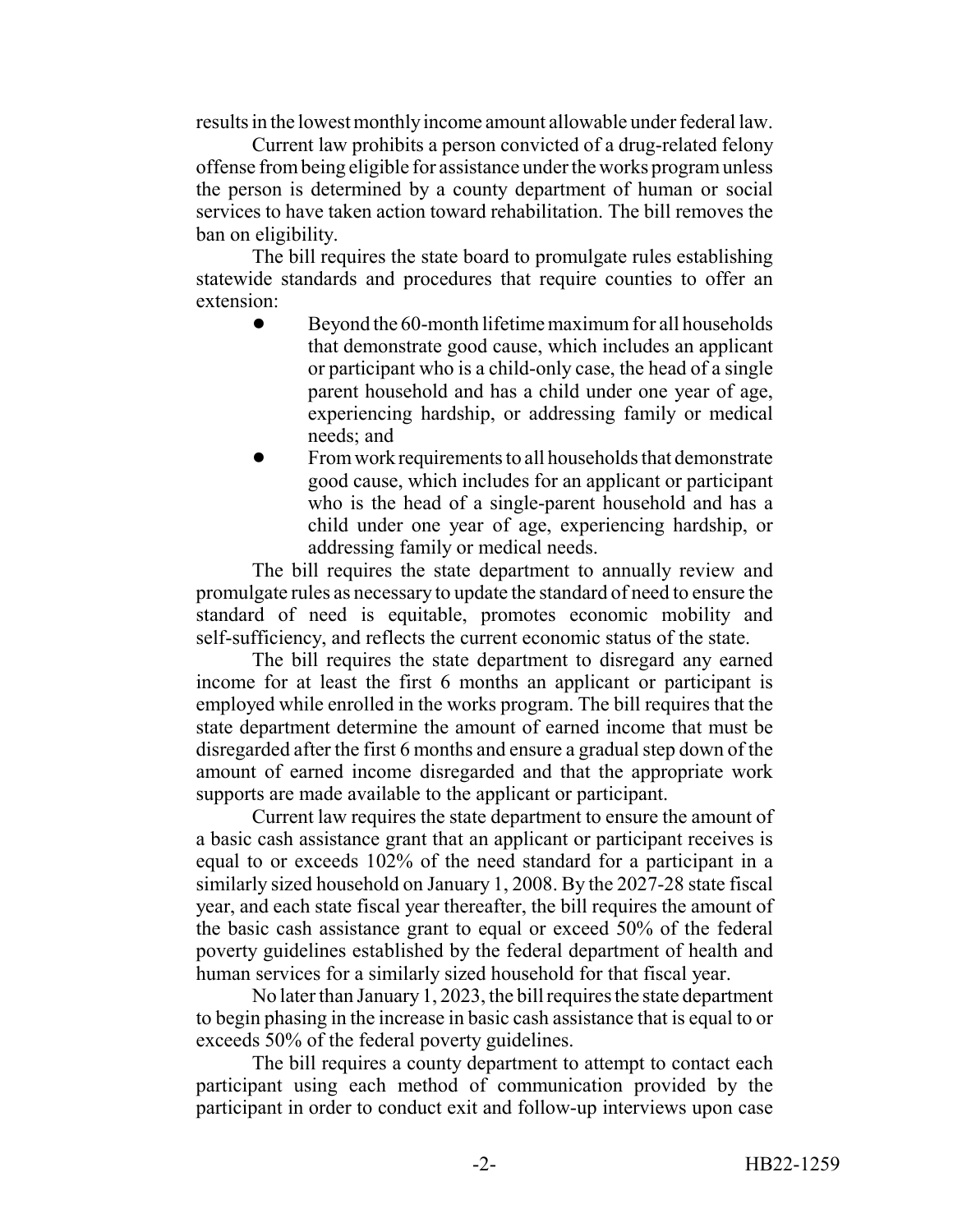closure. The bill expands the purpose of the exit and follow-up interviews to include evaluating the participant's experience with the works program, how well the program met the participant's needs and assisted the participant in meeting the participant's goals, and informing the state department of any changes to rules that are needed to improve the participant's experience.

The bill requires the state department to monitor impacts to counties' workload in the works program and consult with counties regarding additional need for money to administer the works program.

Beginning January 2023, and each January thereafter, the state department is required to submit a report to the general assembly on the effectiveness of the works program.

Current law requires the state board to promulgate rules that require a percentage reduction in the basic cash assistance grant upon the imposition of a sanction affecting the grant, with the percentage to be specified in the rules but not to be less than 25%. The bill requires the percentage not to exceed one dollar.

No later than September 30, 2022, the bill requires the state department to develop an outreach and engagement plan to promote access to the works program for eligible persons.

1 *Be it enacted by the General Assembly of the State of Colorado:*

2 **SECTION 1. Legislative declaration.** (1) The general assembly

3 finds and declares that:

4 (a) "Temporary Assistance for Needy Families" (TANF), known

 as the "Colorado Works Program" (works program), provides financial assistance and work supports to families living far below the federal poverty level. The works program should promote family safety, stability, and self-sufficiency by assisting with job preparation and supporting career goals and employment. As of fiscal year 2021-22, a parent with two children must make less than \$421 per month in income to qualify for a basic cash assistance grant under the works program. The COVID-19 pandemic brought unprecedented hardships and changes to both families and the works program. Even before the COVID-19 pandemic, families enrolled in the works program were facing the greatest barriers to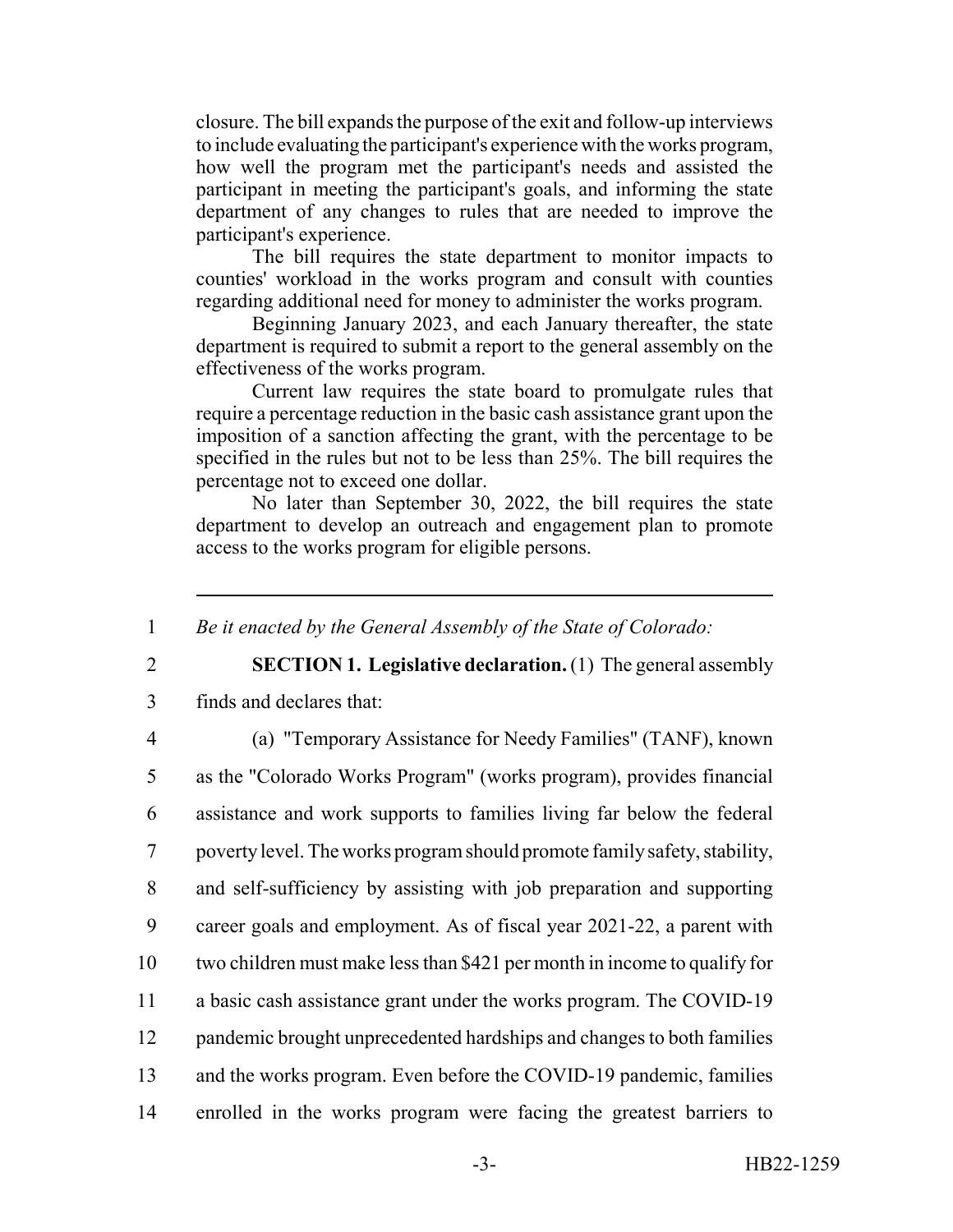financial security and well-being.

 (b) Families enrolled in the works program are eligible to receive cash assistance to help meet the family's ongoing basic needs, such as diapers, food, bus passes, and school supplies. Cash assistance payments were not adequate at the start of the works program in 1996 and since payments have not adjusted for inflation, cash assistance has eroded even further and failed to keep up with the cost of living in Colorado. In 1996, the amount of Colorado's cash assistance was 32.9% of the federal poverty level, but by 2021 it had fallen to 27.8% with the maximum amount of cash assistance for a parent with two children at \$508 per month.

 (c) Families can often face a "cliff effect" when the family receives more income through employment or a raise and then abruptly has its public assistance reduced or discontinued. Too often families are left without supports right when they begin to get their feet underneath them. Reducing the "cliff effect" will incentivize work, help parents stay employed, and create a smoother off-ramp toward employment, self-sufficiency, and economic security.

 (d) Families can be better supported in the works program by reducing punitive sanctions and overly burdensome work requirements. While sanctions and work requirements are required by the federal government, states have some discretion on how to administer those requirements. Colorado has made some strides in easing these requirements and can do more to be responsive to families' circumstances and needs. Sanctions, or financial penalties that are issued when a participant does not meet the work requirements of the works program, are disproportionately applied to certain families, including families of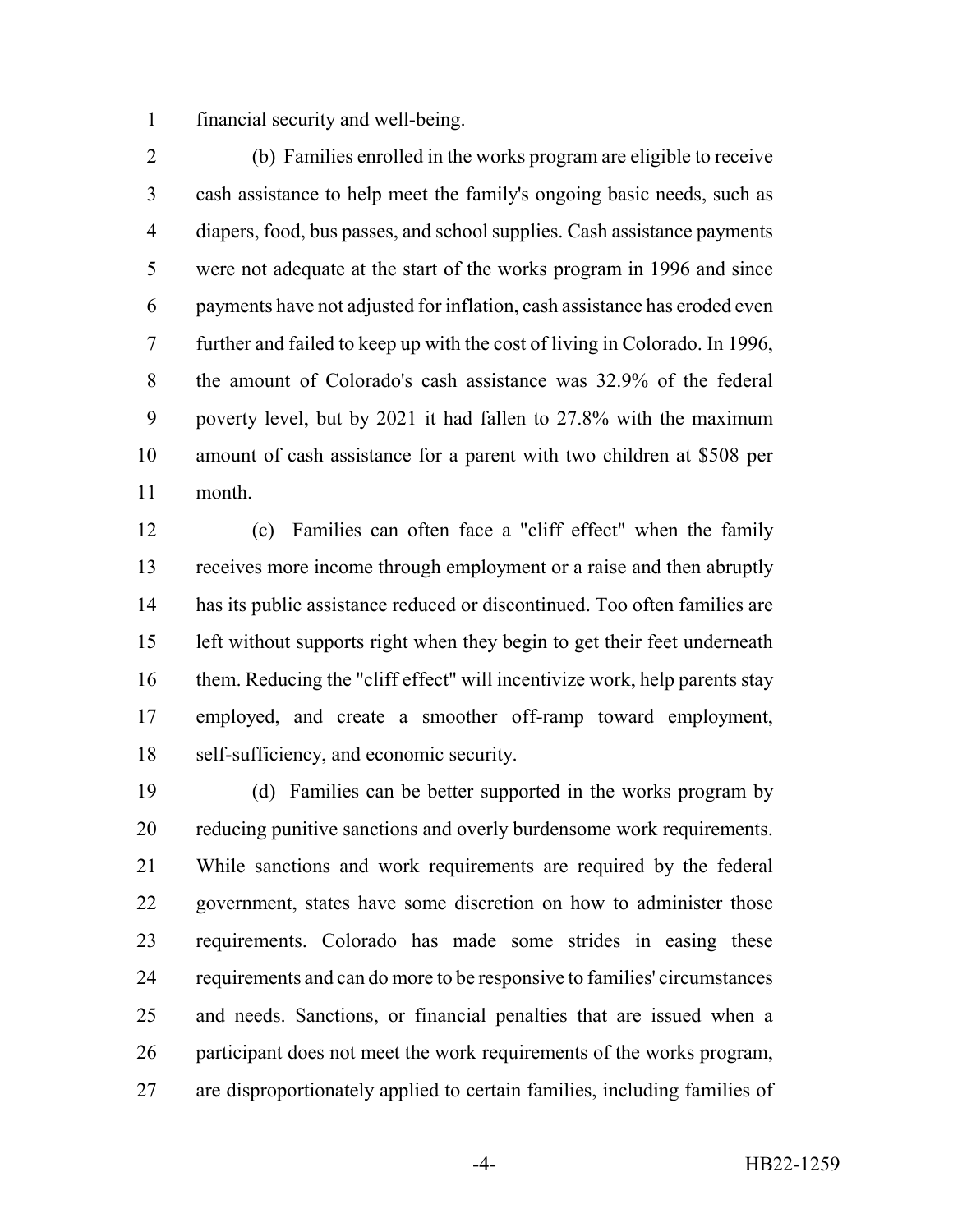color, do not achieve the intended outcome of connecting families to 2 sustainable employment, and increase the administrative burden on case managers and counties. Moreover, families who receive sanctions face 4 the most significant barriers to employment and economic security, such as a child being hospitalized, domestic violence, lack of a vehicle, or less work experience.

 (e) Colorado receives federal TANF funds each year and the state is permitted to retain a certain amount of unexpended funds for future use in the event of an economic downturn or caseload growth. Colorado has two sets of TANF reserves: A state TANF long-term reserve and a TANF reserve in each county. Although there was severe economic downturn, including historic unemployment, during the COVID-19 pandemic, the amount of money in the reserves actually increased in Colorado. The beginning fiscal year 2021-22 balance of all county TANF reserves was 15 \$61.2 million and the balance in the state TANF long-term reserve, which has a mandatory floor of \$33 million, was \$76.2 million. In total, there was more than \$137 million in TANF reserves in Colorado at the end of the 2020-21 fiscal year.

 (2) Therefore, the general assembly declares that Colorado must prioritize strategies and investments to remove barriers to employment and economic security for families and children experiencing extreme poverty in the state. Colorado should ensure a basic cash assistance amount sufficient enough to lift families out of extreme poverty and ensure that it keeps with the rising cost of living; make improvements in the way the works program serves families, including reducing the "cliff effect"; elevate family voices in the works program; and improve outreach and communication about the works program.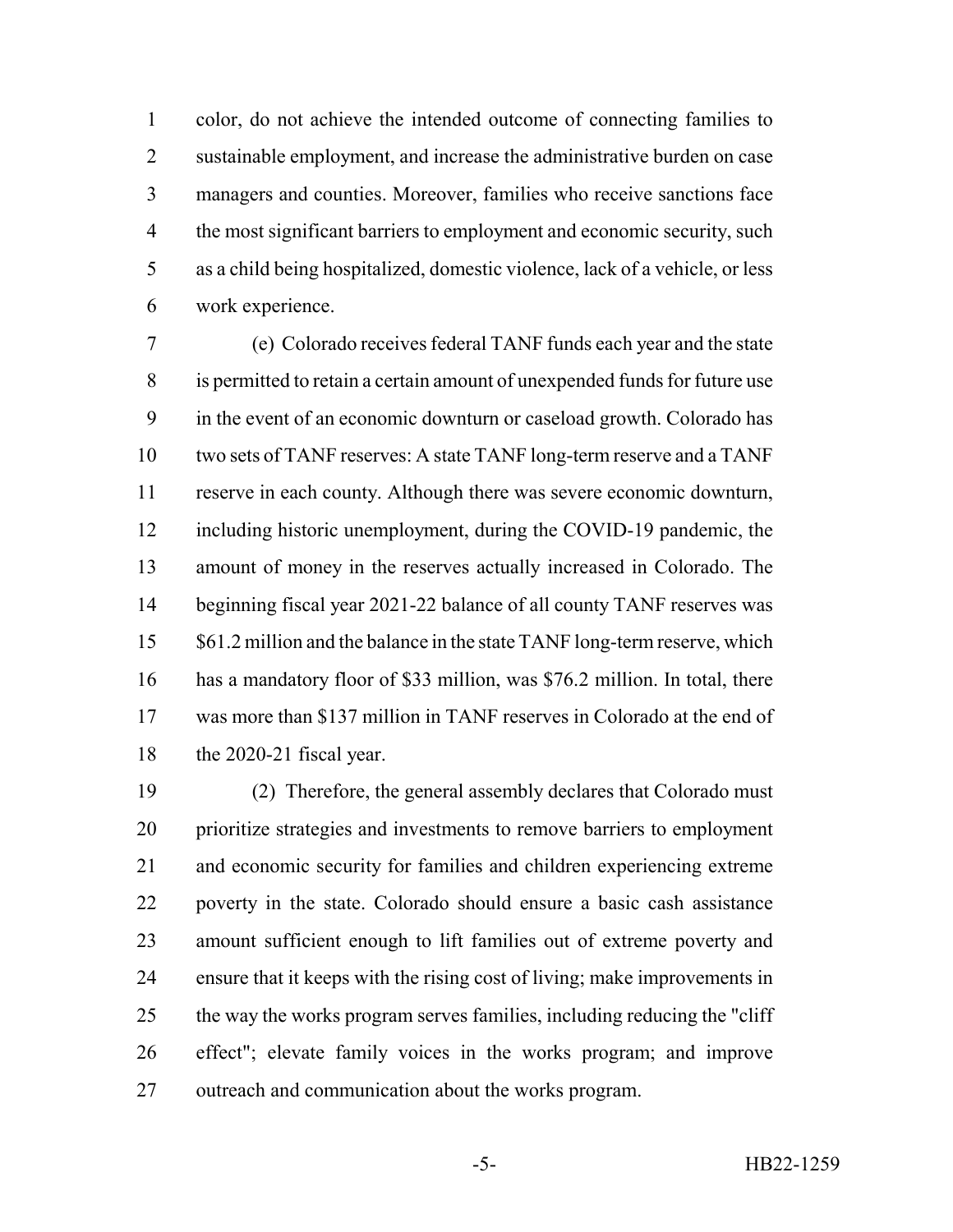**SECTION 2.** In Colorado Revised Statutes, 26-2-705, **amend** 2 (2)(a) and (2)(e) as follows:

 **26-2-705. Works program - purposes.** (2) The purposes of the works program are to:

 (a) Assist participants to terminate their dependence on government benefits TOWARD SELF-SUFFICIENCY, ECONOMIC MOBILITY, AND FAMILY SAFETY AND STABILITY by promoting job preparation, work, and marriage;

 (e) Develop strategies and policies that focus on SUPPORTING PARTICIPANTS IN THE PARTICIPANTS' EMPLOYMENT AND CAREER GOALS, REMOVING BARRIERS TO EMPLOYMENT FOR PARTICIPANTS, AND ensuring 12 that participants are in work activities as soon as possible so that the state 13 is able to meet or exceed work participation rates specified in the federal law; and

 **SECTION 3.** In Colorado Revised Statutes, 26-2-706, **amend** (3) 16 and (4); and **add**  $(2)(c)$  as follows:

 **26-2-706. Target populations.** (2) (c) IN DETERMINING THE INCOME REQUIREMENTS PURSUANT TO SUBSECTION (2)(a) OF THIS SECTION, THE STATE DEPARTMENT SHALL USE AN INCOME CONVERSION 20 RATIO FOR CONVERTING WEEKLY AND BIWEEKLY INCOME TO A MONTHLY 21 AMOUNT USING THE LOWEST RATIO OR METHODOLOGY THAT RESULTS IN THE LOWEST MONTHLY INCOME AMOUNT ALLOWABLE UNDER FEDERAL LAW.

 (3) A person convicted of a drug-related felony offense under the laws of this state, any other state, or the federal government on or after 26 June 3, 1997, shall not be Is eligible for assistance under the works 27 program. unless such person is determined by the county department to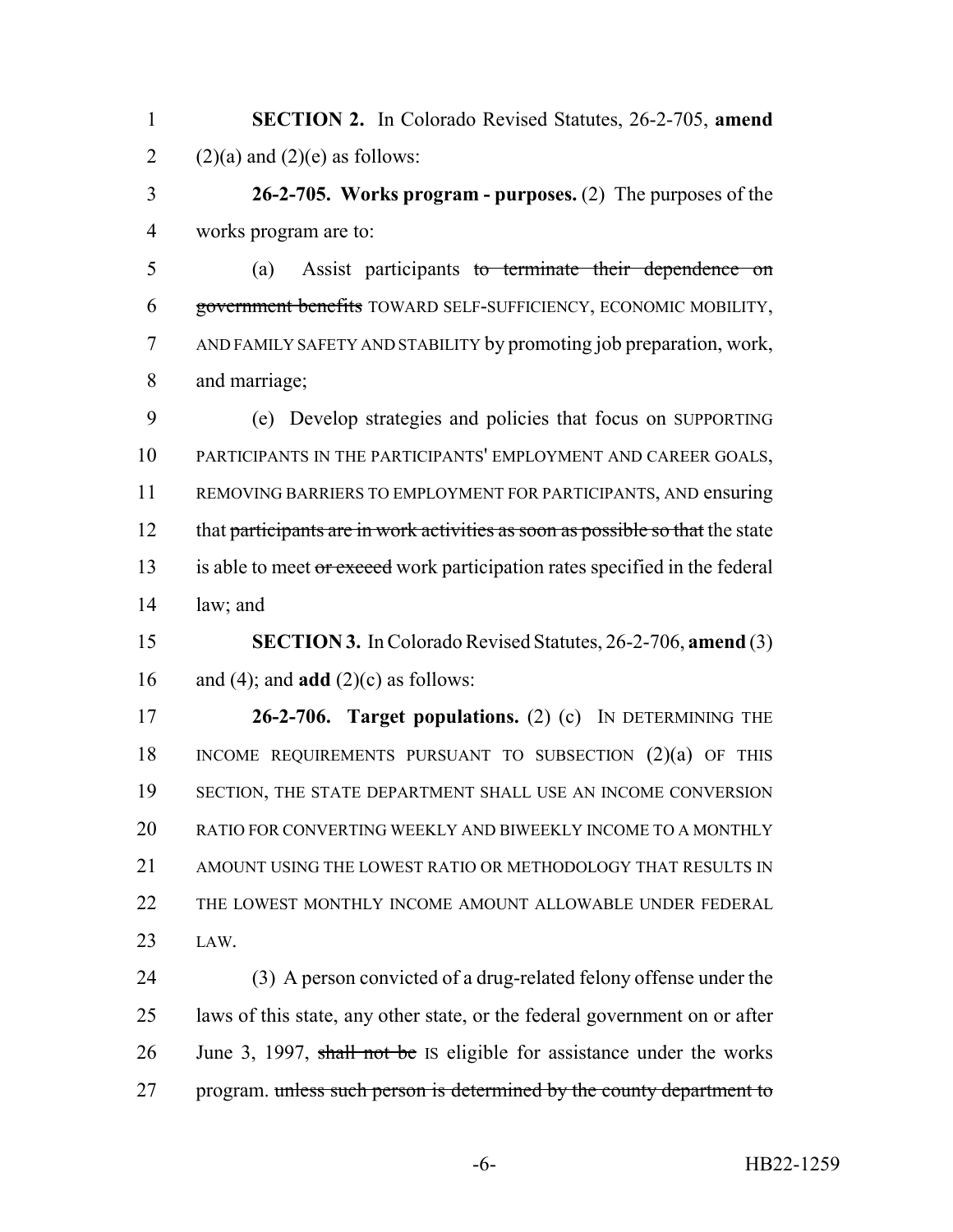have taken action toward rehabilitation such as, but not limited to, 2 participation in a drug treatment program.

 (4) The state board shall promulgate rules to simplify the requirements relating to determination and verification of eligibility criteria. ELIGIBILITY PROCESSES FROM OTHER PUBLIC ASSISTANCE OR ENTITLEMENT PROGRAMS MAY BE USED WHEN REDETERMINING AND VERIFYING ELIGIBILITY.WHEN POSSIBLE, THE STATE BOARD IS STRONGLY ENCOURAGED TO ALIGN REDETERMINATION AND VERIFICATION TIMELINES WITH OTHER PUBLIC ASSISTANCE OR ENTITLEMENT PROGRAMS. Nothing in 10 this subsection (4) shall authorize AUTHORIZES the state board to amend or delete eligibility criteria for participation in the works program that the board is not otherwise authorized to amend or delete.

 **SECTION 4.** In Colorado Revised Statutes, 26-2-706.5, **add** (4) as follows:

 **26-2-706.5. Restrictions on length of participation - rules.** 16 (4) THE STATE BOARD SHALL PROMULGATE RULES:

 (a) ESTABLISHING STATEWIDE STANDARDS AND PROCEDURES THAT REQUIRE COUNTIES TO OFFER EXTENSIONS BEYOND THE SIXTY-MONTH LIFETIME MAXIMUM FOR ALL HOUSEHOLDS THAT DEMONSTRATE GOOD CAUSE, WHICH INCLUDES AN APPLICANT OR PARTICIPANT WHO IS:

21 (I) A CHILD-ONLY CASE;

**(II)** THE HEAD OF A SINGLE PARENT HOUSEHOLD UNIT AND HAS A 23 CHILD UNDER ONE YEAR OF AGE;

 (III) EXPERIENCING HARDSHIP, AS DEFINED IN RULES 25 PROMULGATED BY THE STATE BOARD; OR

26 (IV) ADDRESSING FAMILY OR MEDICAL NEEDS, INCLUDING THE ARRIVAL OF A NEW CHILD, MILITARY FAMILY NEEDS, OR A PERSONAL OR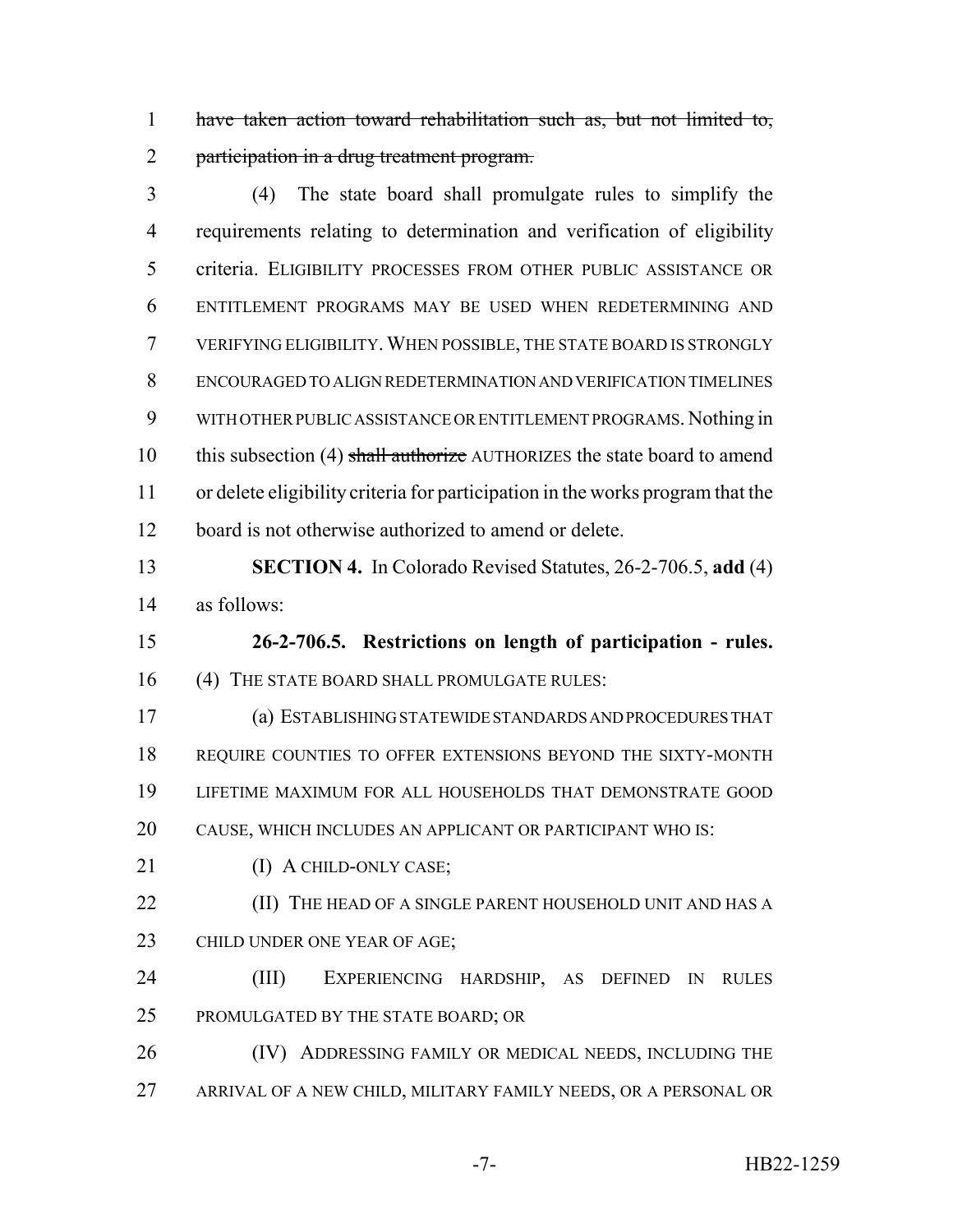| $\mathbf{1}$   | FAMILY MEMBER'S SERIOUS HEALTH CONDITION, INCLUDING THE EFFECTS         |
|----------------|-------------------------------------------------------------------------|
| 2              | OF DOMESTIC VIOLENCE OR SEXUAL ASSAULT; AND                             |
| 3              | (b) TO ADDRESS HOW THE STATE WILL MONITOR EXTENSIONS IN                 |
| $\overline{4}$ | RELATION TO REQUIREMENTS UNDER THE FEDERAL LAW.                         |
| 5              | <b>SECTION 5.</b> In Colorado Revised Statutes, 26-2-708, add (5.3)     |
| 6              | as follows:                                                             |
| 7              | 26-2-708. Assistance - assessment - individual responsibility           |
| 8              | contract - waivers for domestic violence - rules. $(5.3)$ (a) THE STATE |
| 9              | <b>BOARD SHALL PROMULGATE RULES:</b>                                    |
| 10             | (I) ESTABLISHING STATEWIDE STANDARDS AND PROCEDURES THAT                |
| 11             | REQUIRE COUNTIES TO OFFER AN EXEMPTION FROM WORK REQUIREMENTS           |
| 12             | TO ALL HOUSEHOLDS THAT DEMONSTRATE GOOD CAUSE, WHICH INCLUDES           |
| 13             | AN APPLICANT OR PARTICIPANT WHO IS:                                     |
| 14             | (A) THE HEAD OF A SINGLE-PARENT HOUSEHOLD UNIT AND HAS A                |
| 15             | CHILD UNDER ONE YEAR OF AGE;                                            |
| 16             | (B) EXPERIENCING HARDSHIP, AS DEFINED IN RULES PROMULGATED              |
| 17             | BY THE STATE BOARD; OR                                                  |
| 18             | (C) ADDRESSING FAMILY OR MEDICAL NEEDS, INCLUDING THE                   |
| 19             | ARRIVAL OF A NEW CHILD, MILITARY FAMILY NEEDS, OR A PERSONAL OR         |
| 20             | FAMILY MEMBER'S SERIOUS HEALTH CONDITION, INCLUDING THE EFFECTS         |
| 21             | OF DOMESTIC VIOLENCE OR SEXUAL ASSAULT; AND                             |
| 22             | ENSURING EQUAL ACCESS TO TANF SERVICES FOR THOSE<br>(II)                |
| 23             | EXEMPTED WHO WISH TO PARTICIPATE ON A VOLUNTARY BASIS.                  |
| 24             | (b) WHEN PROMULGATING RULES PURSUANT TO THIS SUBSECTION                 |
| 25             | (5.3), THE STATE BOARD SHALL CONSIDER COMPLIANCE WITH THE FEDERAL       |
| 26             | LAW IN RELATION TO THE CALCULATION OF THE STATE'S WORK                  |
| 27             | PARTICIPATION RATES SPECIFIED IN THE FEDERAL LAW.                       |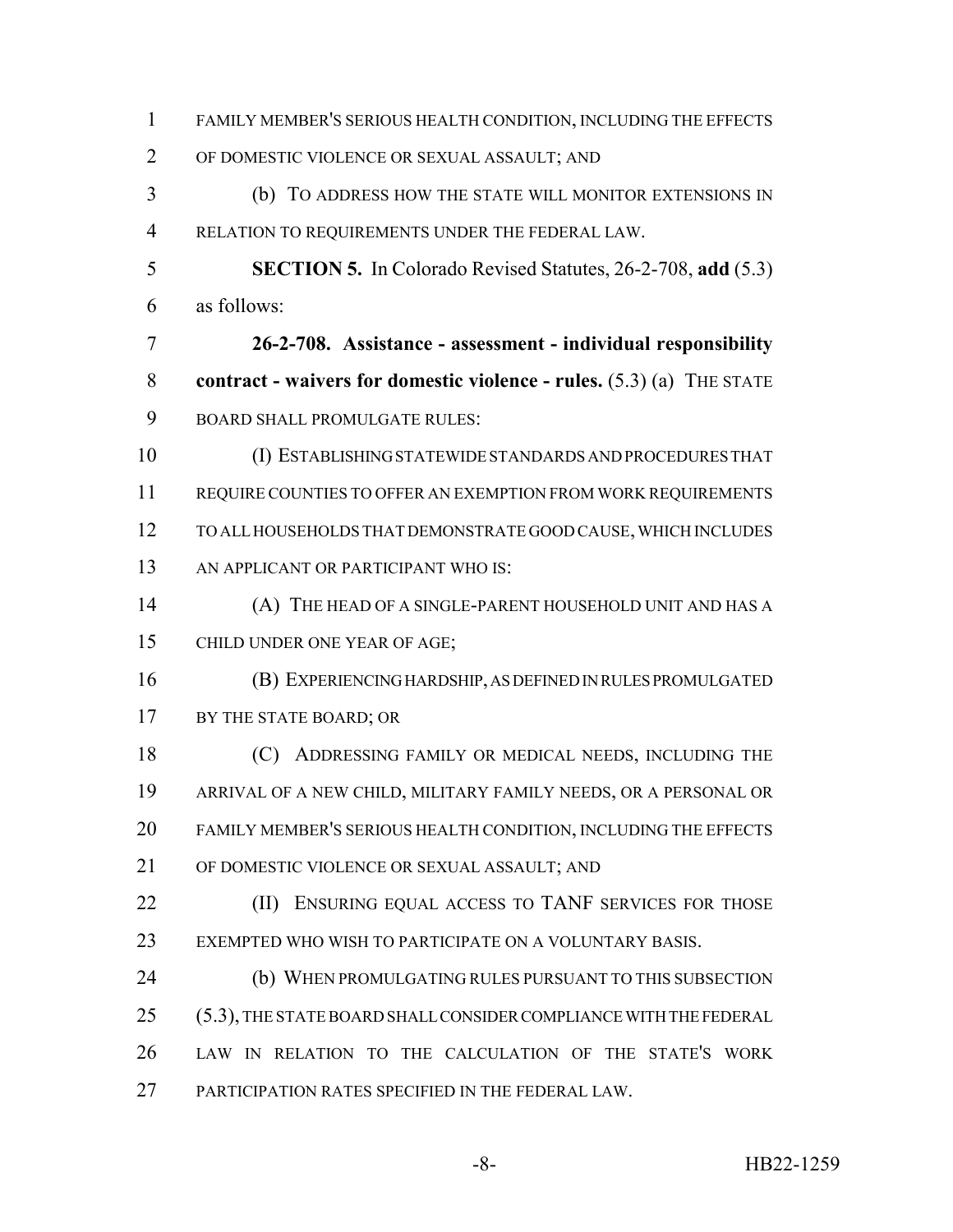**SECTION 6.** In Colorado Revised Statutes, 26-2-709, **amend** 2 (1)(a) introductory portion,  $(1)(a)(III)$ ,  $(1)(b)$ , and  $(1.3)$  as follows:

 **26-2-709. Benefits - cash assistance - programs - rules - repeal.** (1) **Standard of need - basic cash assistance grant.** (a) The state department shall promulgate rules determining the standard of need for eligibility for a basic cash assistance grant, whether an applicant or participant meets the standard of need, and the amount of the basic cash assistance grant. THE STATE DEPARTMENT SHALL ANNUALLY REVIEW AND PROMULGATE RULES AS NECESSARY TO UPDATE THE STANDARD OF NEED TO ENSURE THE STANDARD OF NEED IS EQUITABLE, PROMOTES ECONOMIC MOBILITY AND SELF-SUFFICIENCY, AND REFLECTS THE CURRENT ECONOMIC 12 SITUATIONS IN THE STATE. In addition to any other rules necessary for the implementation of this part 7, the state department's rules shall:

 (III) Establish the calculation for determining the amount of an eligible applicant's or participant's basic cash assistance grant, which 16 calculation shall MUST include an earned income disregard which shall be THAT IS applied to the gross countable earned income of an applicant or participant who is employed AND A GRADUAL STEP DOWN OF THE AMOUNT OF INCOME DISREGARDED FOLLOWING THE INITIAL EARNED INCOME 20 DISREGARD. The INITIAL earned income disregard shall AND GRADUAL STEP DOWN MUST promote work and self-sufficiency, BE RESPONSIVE TO 22 FAMILY CIRCUMSTANCES AND NEED, and shall benefit the applicant or participant by reducing the unintended economic consequences of 24 becoming employed. ANY EARNED INCOME MUST BE DISREGARDED FOR AT LEAST THE FIRST SIX MONTHS AN APPLICANT OR PARTICIPANT IS EMPLOYED WHILE ENROLLED IN THE WORKS PROGRAM. THE STATE DEPARTMENT SHALL DETERMINE THE AMOUNT OF EARNED INCOME THAT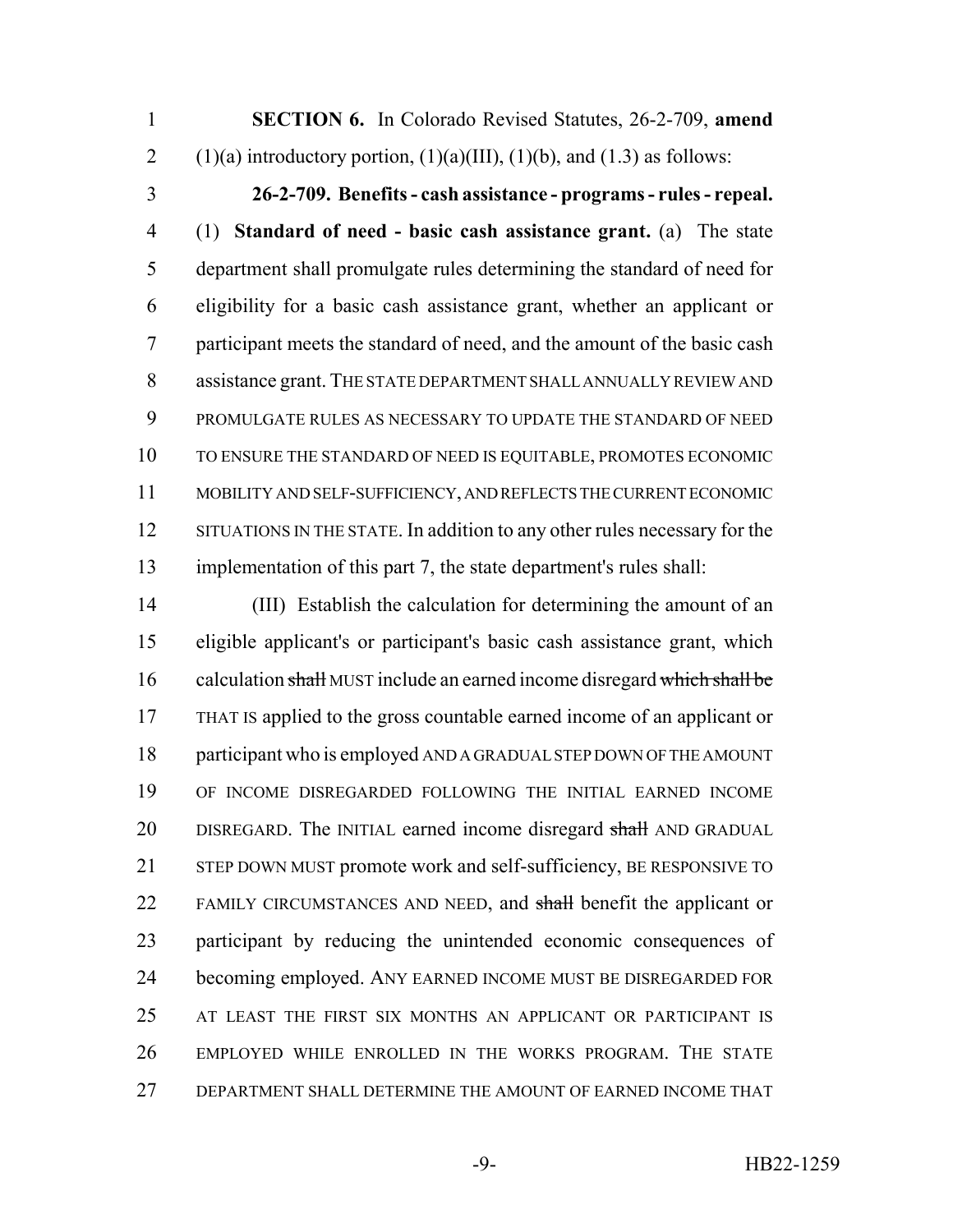MUST BE DISREGARDED AFTER THE FIRST SIX MONTHS AND SHALL ENSURE A GRADUAL STEP DOWN OF THE AMOUNT OF EARNED INCOME DISREGARDED AND THAT THE APPROPRIATE WORK SUPPORTS ARE MADE AVAILABLE TO THE APPLICANT OR PARTICIPANT. The rules promulgated by 5 the state department pursuant to this subparagraph (III) shall SUBSECTION (1)(a)(III) MUST not establish an earned income disregard that results in an applicant or participant having fewer financial resources available to 8 him or her THE APPLICANT OR PARTICIPANT than a similarly situated applicant or participant would have had under the earned income disregard pursuant to section 26-2-709 as it existed on July 1, 2009; and (b) (I) In establishing the calculation for determining the amount of an eligible applicant's or participant's basic cash assistance grant, the state department shall ensure that the amount of the basic cash assistance 14 grant that a participant or applicant receives BY THE 2027-28 STATE FISCAL YEAR, AND EACH STATE FISCAL YEAR THEREAFTER, is equal to or 16 exceeds one hundred two percent of the need standard for a participant in 17 a similarly sized household on January 1, 2008. The state department is 18 encouraged to establish a calculation for determining the amount of a 19 basic cash assistance grant that results in a basic cash assistance grant that 20 is equal to or exceeds one hundred twelve percent of the need standard for 21 a participant in FIFTY PERCENT OF THE FEDERAL POVERTY GUIDELINES ESTABLISHED BY THE FEDERAL DEPARTMENT OF HEALTH AND HUMAN 23 SERVICES FOR a similarly sized household on January 1, 2008 FOR THAT FISCAL YEAR.NO LATER THAN JANUARY 1,2023, THE STATE DEPARTMENT SHALL BEGIN PHASING IN THE INCREASE TO THE BASIC CASH ASSISTANCE GRANT AS FOLLOWS:

(A) NO LATER THAN JULY 1, 2023, THE AMOUNT OF THE BASIC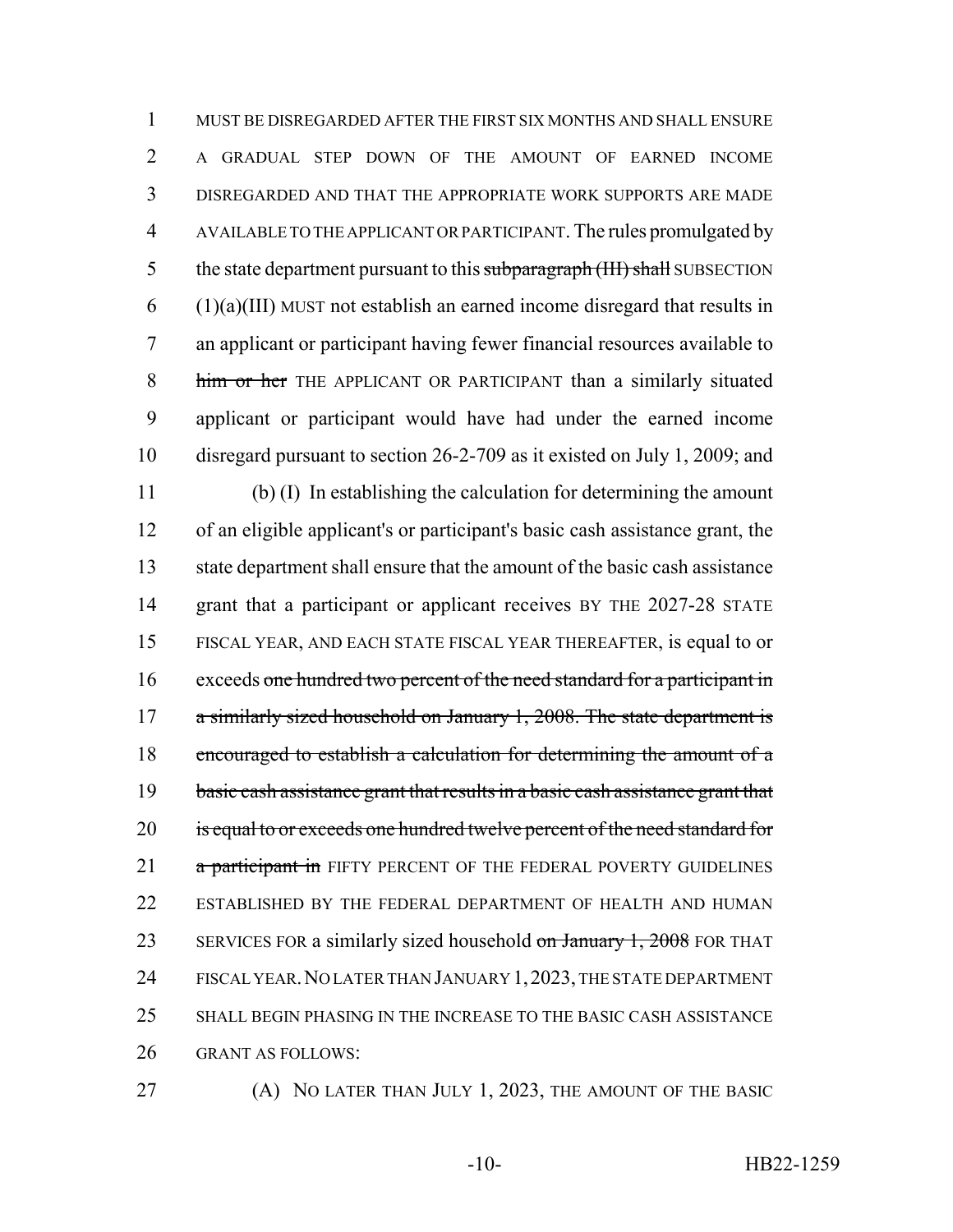CASH ASSISTANCE GRANT THAT AN APPLICANT RECEIVES MUST BE EQUAL TO OR EXCEED THIRTY-TWO PERCENT OF THE FEDERAL POVERTY GUIDELINES ESTABLISHED BY THE FEDERAL DEPARTMENT OF HEALTH AND HUMAN SERVICES FOR A SIMILARLY SIZED HOUSEHOLD FOR THAT FISCAL YEAR.

 (B) NO LATER THAN JULY 1, 2024, THE AMOUNT OF THE BASIC CASH ASSISTANCE GRANT THAT AN APPLICANT OR PARTICIPANT RECEIVES 8 MUST BE EQUAL TO OR EXCEED THIRTY-SEVEN PERCENT OF THE FEDERAL POVERTY GUIDELINES ESTABLISHED BY THE FEDERAL DEPARTMENT OF HEALTH AND HUMAN SERVICES FOR A SIMILARLY SIZED HOUSEHOLD FOR THAT FISCAL YEAR.

**(C)** NO LATER THAN JULY 1, 2025, THE AMOUNT OF THE BASIC CASH ASSISTANCE GRANT THAT AN APPLICANT OR PARTICIPANT RECEIVES MUST BE EQUAL TO OR EXCEED FORTY-ONE PERCENT OF THE FEDERAL POVERTY GUIDELINES ESTABLISHED BY THE FEDERAL DEPARTMENT OF HEALTH AND HUMAN SERVICES FOR A SIMILARLY SIZED HOUSEHOLD FOR THAT FISCAL YEAR.

 (D) NO LATER THAN JULY 1, 2026, THE AMOUNT OF THE BASIC CASH ASSISTANCE GRANT THAT AN APPLICANT OR PARTICIPANT RECEIVES MUST BE EQUAL TO OR EXCEED FORTY-SIX PERCENT OF THE FEDERAL POVERTY GUIDELINES ESTABLISHED BY THE FEDERAL DEPARTMENT OF HEALTH AND HUMAN SERVICES FOR A SIMILARLY SIZED HOUSEHOLD FOR 23 THAT FISCAL YEAR.

 (E) NO LATER THAN JULY 1, 2027, THE AMOUNT OF THE BASIC CASH ASSISTANCE GRANT THAT AN APPLICANT OR PARTICIPANT RECEIVES 26 MUST BE EQUAL TO OR EXCEED FIFTY PERCENT OF THE FEDERAL POVERTY GUIDELINES ESTABLISHED BY THE FEDERAL DEPARTMENT OF HEALTH AND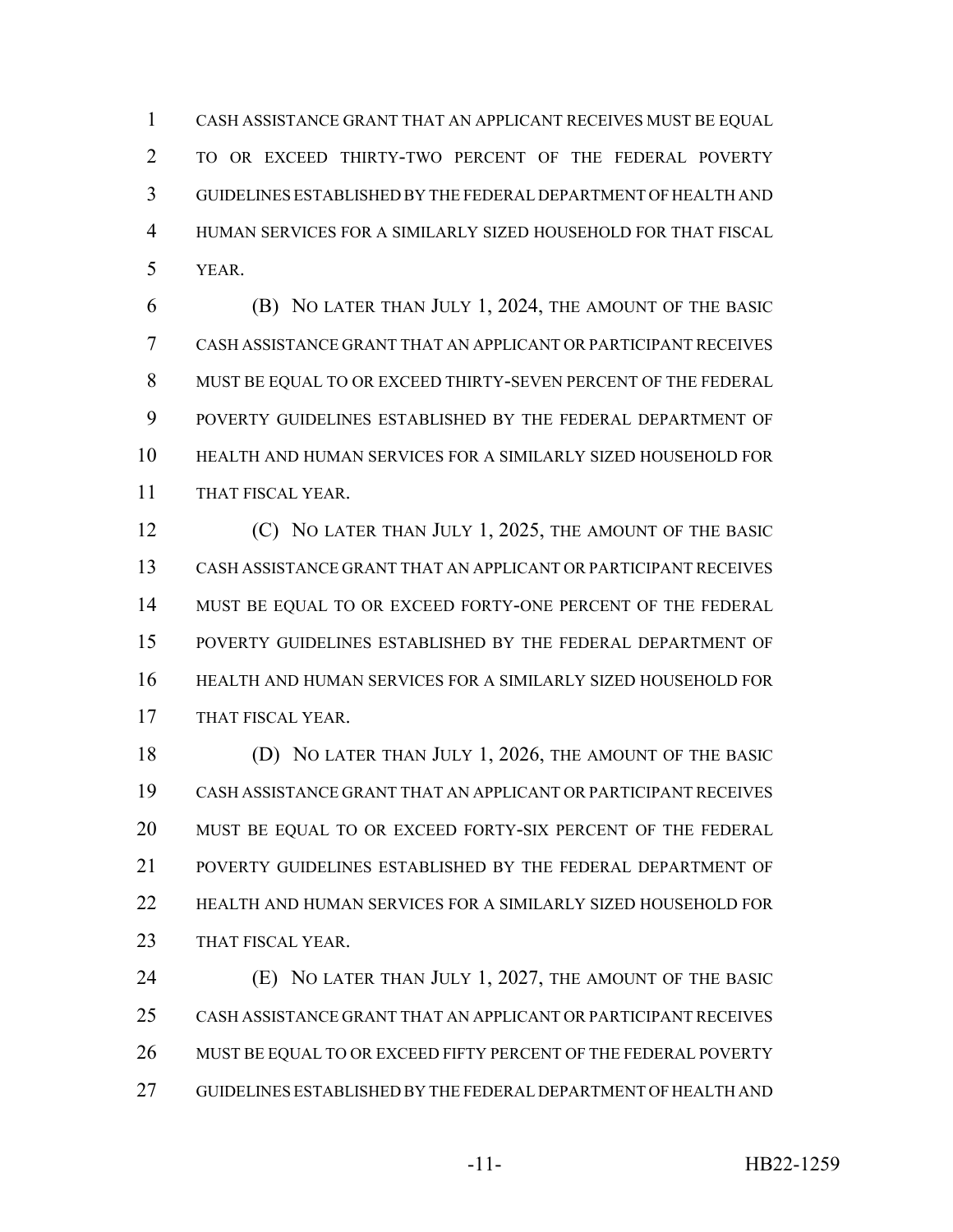HUMAN SERVICES FOR A SIMILARLY SIZED HOUSEHOLD FOR THAT FISCAL YEAR.

 (II) ANY MONEY THE STATE RECEIVES FROM THE FEDERAL GOVERNMENT, INCLUDING FUNDS AVAILABLE SPECIFICALLY FOR OR IN TANF RESERVES, MUST BE USED FIRST FOR THE IMPLEMENTATION OF THIS 6 SUBSECTION  $(1)(b)$ .

 (III) THE JOINT BUDGET COMMITTEE SHALL ANNUALLY REVIEW THE BALANCE OF THE COLORADO LONG-TERM WORKS RESERVE AND THE COUNTY TANF RESERVE, AND, IF THE JOINT BUDGET COMMITTEE DETERMINES THE BALANCE OF THE RESERVES ARE NOT SUFFICIENT TO 11 SUPPORT THE CONTINUATION OF THE INCREASE IN THE BASIC CASH ASSISTANCE GRANT AND THE EARNED INCOME DISREGARD, THE JOINT BUDGET COMMITTEE IS ENCOURAGED TO APPROPRIATE MONEY FROM THE STATE GENERAL FUND TO ENSURE THAT COUNTIES COLLECTIVELY ARE NOT REQUIRED TO SPEND BEYOND THE ACTUAL SPENDING LEVELS SET FORTH IN SECTION 26-2-714 (6)(c).

 (1.3) **Redetermination of eligibility for persons receiving cash assistance.** The STATE BOARD SHALL PROMULGATE RULES THAT REQUIRE 19 county department shall DEPARTMENTS TO perform an annual A redetermination of eligibility for all assistance units receiving cash 21 assistance. ELIGIBILITY PROCESSES FROM OTHER PUBLIC ASSISTANCE OR ENTITLEMENT PROGRAMS MAY BE USED WHEN REDETERMINING ELIGIBILITY. WHEN POSSIBLE, THE STATE BOARD IS STRONGLY ENCOURAGED TO ALIGN REDETERMINATION TIMELINES WITH OTHER PUBLIC ASSISTANCE OR ENTITLEMENT PROGRAMS.

 **SECTION 7.** In Colorado Revised Statutes, **amend** 26-2-709.5 as follows: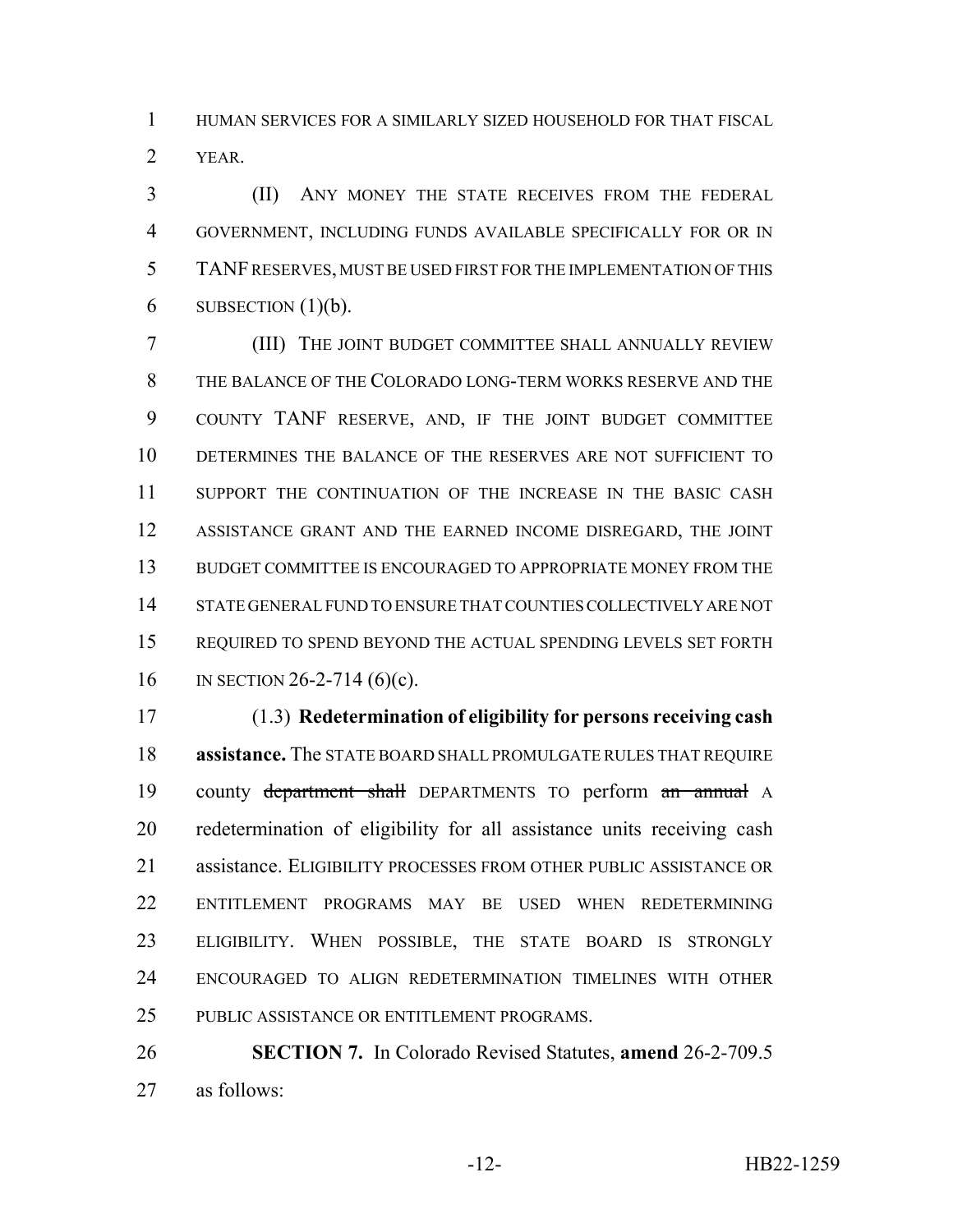**26-2-709.5. Exit interviews and follow-up interviews of participants.** (1) In order to follow the legislative intent declared in 3 section  $26-2-702$  (1)(a), a county department is strongly encouraged to SHALL ATTEMPT TO CONTACT EACH PARTICIPANT USING EACH METHOD OF COMMUNICATION PROVIDED BY THE PARTICIPANT IN ORDER TO conduct exit and follow-up interviews upon case closure, either in person or by 7 telephone, with all participants of the Colorado works program, including participants who are or have been receiving short-term assistance payments pursuant to section 26-2-706.6. The interviews shall be CONDUCTED IN ACCORDANCE WITH STATE DEPARTMENT GUIDANCE for the purpose of: (a) EVALUATING THE PARTICIPANT'S EXPERIENCE WITH THE WORKS PROGRAM; (b) EVALUATING HOW WELL THE WORKS PROGRAM MET THE PARTICIPANT'S NEEDS AND ASSISTED THE PARTICIPANT IN MEETING THE PARTICIPANT'S GOALS; (c) INFORMING THE STATE DEPARTMENT OF ANY CHANGES TO RULES THAT ARE NEEDED TO IMPROVE THE PARTICIPANT'S EXPERIENCE; AND (d) Providing information to the participant and offering assistance with applications for or continuance of assistance under medicaid, food stamps, the Colorado child care assistance program, the earned income tax credit, or other programs such as welfare-to-work or other county benefits or services. 25 (2) Repealed. THE STATE DEPARTMENT SHALL MONITOR IMPACTS

26 TO COUNTIES' WORKLOAD IN THE WORKS PROGRAM AND CONSULT WITH COUNTIES REGARDING ADDITIONAL NEED FOR MONEY TO ADMINISTER THE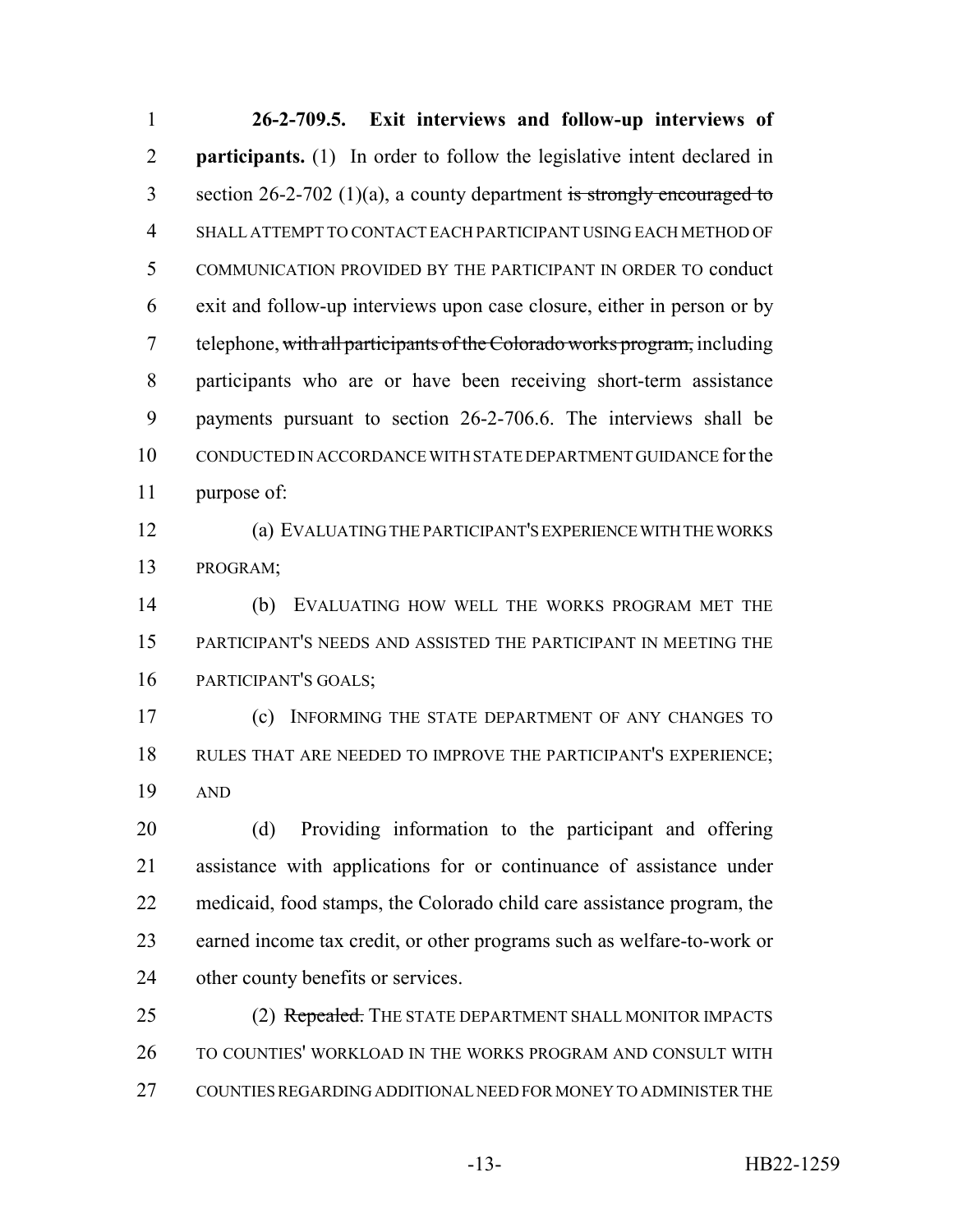WORKS PROGRAM. IF THE STATE DEPARTMENT, IN CONSULTATION WITH COUNTIES, IDENTIFIES ADDITIONAL NEED FOR FUNDING TO ADMINISTER THE WORKS PROGRAM, THE STATE DEPARTMENT IS STRONGLY ENCOURAGED TO REQUEST STATE GENERAL FUND MONEY OR, IF THE BALANCE OF THE STATE TANF RESERVE IS GREATER THAN THE MANDATORY FLOOR, APPROPRIATE ADDITIONAL STATE TANF MONEY TO FUND COUNTIES' ADMINISTRATION OF THE WORKS PROGRAM.

 (3) BEGINNING JANUARY 2023, AND EACH JANUARY THEREAFTER, THE STATE DEPARTMENT SHALL SUBMIT A REPORT TO THE HOUSE OF REPRESENTATIVES PUBLIC AND BEHAVIORAL HEALTH AND HUMAN SERVICES COMMITTEE AND THE SENATE HEALTH AND HUMAN SERVICES COMMITTEE, OR THEIR SUCCESSOR COMMITTEES, AS PART OF ITS "STATE MEASUREMENT FOR ACCOUNTABLE, RESPONSIVE, AND TRANSPARENT (SMART) GOVERNMENT ACT" PRESENTATION REQUIRED BY SECTION 2-7-203, ON THE EFFECTIVENESS OF THE WORKS PROGRAM. THE STATE DEPARTMENT SHALL REQUEST A COUNTY DEPARTMENT TO PROVIDE ANY INFORMATION AND DATA THAT MAY BE NECESSARY TO DEVELOP THE REPORT, INCLUDING INFORMATION AND DATA FROM EXIT INTERVIEWS CONDUCTED BY THE COUNTY DEPARTMENTS PURSUANT TO SUBSECTION (1) OF THIS SECTION.ANY DATA USED MUST PROTECT PERSONAL IDENTIFYING INFORMATION OF THE PARTICIPANTS AND THE PARTICIPANTS' FAMILY 22 MEMBERS. AT A MINIMUM, THE REPORT MUST INCLUDE:

 (a) THE TOTAL NUMBER OF PARTICIPANTS ENROLLED IN THE 24 WORKS PROGRAM IN THE PREVIOUS FISCAL YEAR, DISAGGREGATED BY CASE TYPE, RACE, AND ETHNICITY;

 (b) THE TOTAL NUMBER OF PARTICIPANTS WHO EXITED AND RE-ENROLLED IN THE WORKS PROGRAM ONE OR MORE TIMES IN THE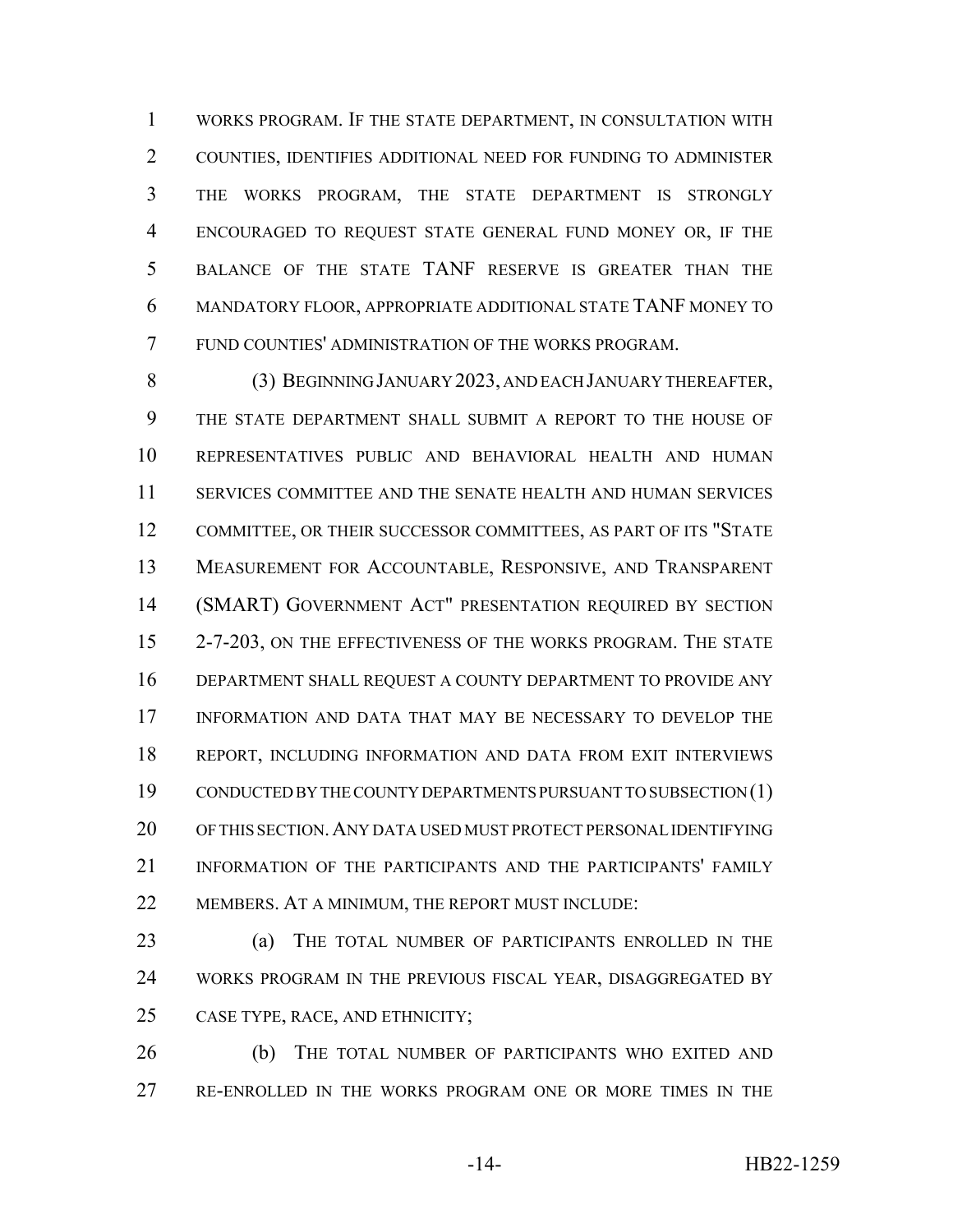PREVIOUS FISCAL YEAR, DISAGGREGATED BY CASE TYPE, RACE, AND ETHNICITY;

 (c) THE TOTAL NUMBER OF INSTANCES A PARTICIPANT EXITED AND RE-ENROLLED IN THE WORKS PROGRAM ONE OR MORE TIMES IN THE PREVIOUS FISCAL YEAR, DISAGGREGATED BY CASE TYPE, RACE, AND ETHNICITY;

 (d) THE TOTAL NUMBER OF MONTHS EACH PARTICIPANT REMAINED ENROLLED IN THE WORKS PROGRAM IN THE PREVIOUS FISCAL YEAR, DISAGGREGATED BY CASE TYPE, RACE, AND ETHNICITY; AND

 (e) DATA GATHERED THROUGH SURVEYS AND EXIT INTERVIEWS WITH PARTICIPANTS IN THE WORKS PROGRAM REGARDING PARTICIPANTS' EXPERIENCE WITH THE PROGRAM, BELIEFS ABOUT THE GOALS OF THE PROGRAM, PERCEPTIONS OF HOW PARTICIPATION IN THE PROGRAM CONTRIBUTED TO THE FAMILY GOALS, REASONS FOR LEAVING THE PROGRAM, AND CURRENT EMPLOYMENT STATUS AND WAGE RATE.

 **SECTION 8.** In Colorado Revised Statutes, 26-2-711, **amend** 17 (1)(a) introductory portion,  $(1)(a)(II)$ , and  $(1)(a)(III)$  as follows:

 **26-2-711. Works program - sanctions against participants - rules.** (1) (a) The state board shall promulgate rules for the imposition of sanctions affecting the basic cash assistance grant as described in section  $26-2-709$  (1). The rules shall MUST require:

22 (II) A percentage reduction in the basic CASH assistance grant 23 upon the first imposition of a sanction affecting such A basic CASH 24 assistance grant, with the percentage AMOUNT to be specified in the rules 25 but not less than twenty-five percent TO EXCEED ONE DOLLAR;

 (III) Specific reductions in the basic CASH assistance grant for second and subsequent sanctions affecting the basic CASH assistance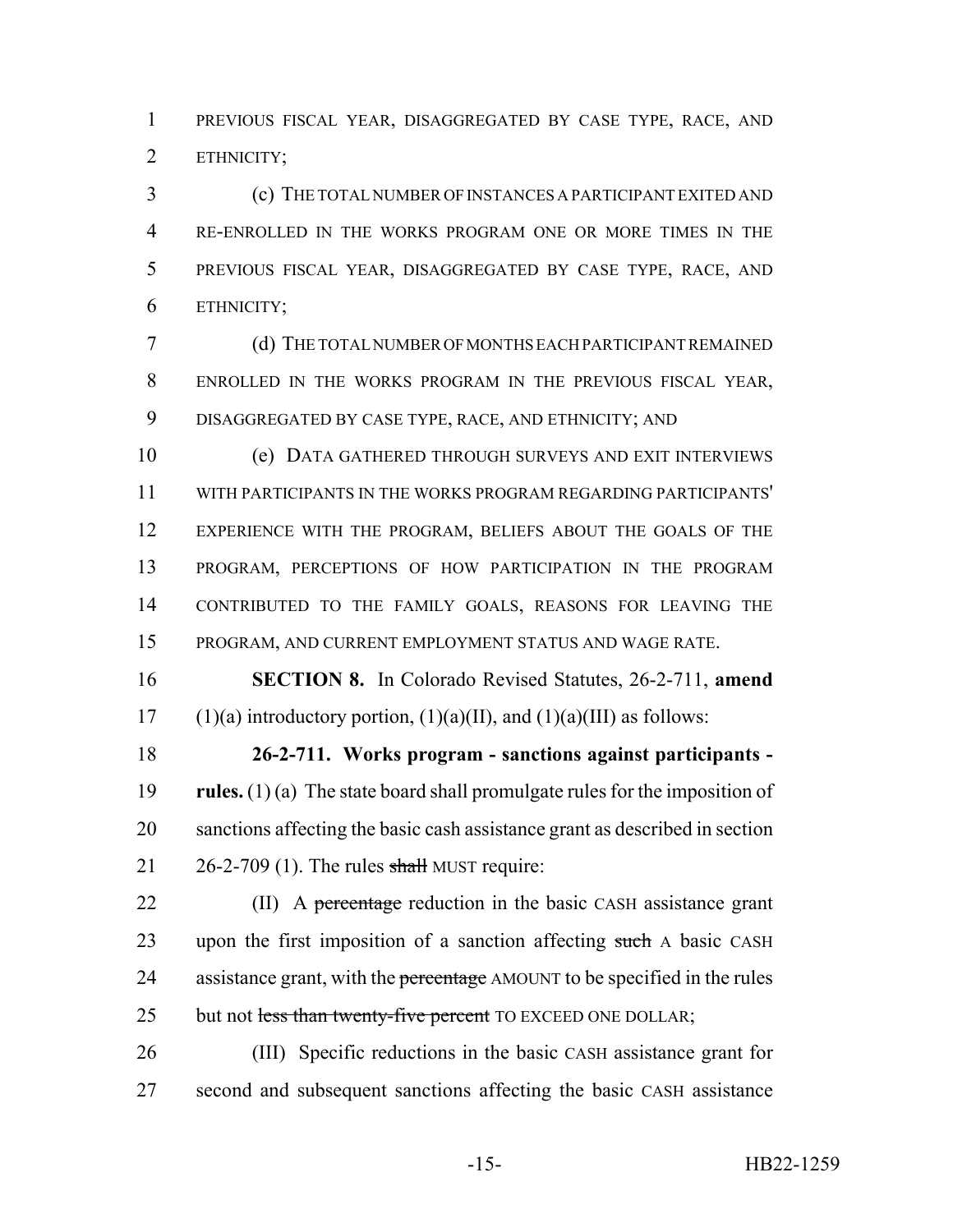grant;

 **SECTION 9.** In Colorado Revised Statutes, **add** 26-2-725 as follows:

 **26-2-725. Outreach and engagement plan - family voice participation.** (1) NO LATER THAN SEPTEMBER 30, 2022, THE STATE DEPARTMENT SHALL DEVELOP AN OUTREACH AND ENGAGEMENT PLAN TO PROMOTE ACCESS TO THE COLORADO WORKS PROGRAM FOR ELIGIBLE PERSONS.

 (2) THE STATE DEPARTMENT SHALL PARTNER WITH COUNTIES AND NONPROFIT ORGANIZATIONS WHEN DEVELOPING AND IMPLEMENTING THE OUTREACH AND ENGAGEMENT PLAN AND SHALL INCORPORATE FEEDBACK FROM CURRENT AND FORMER PARTICIPANTS TO ENSURE PARTICIPANTS ARE 13 INFLUENTIAL STAKEHOLDERS IN THE PROCESS.

 (3) AT A MINIMUM, THE OUTREACH AND ENGAGEMENT PLAN MUST INCLUDE SPECIFIC STRATEGIES FOR:

 (a) OUTREACH TO MONOLINGUAL, NON-ENGLISH SPEAKING COMMUNITIES AND FAMILIES, INCLUDING A LINGUISTICALLY DIVERSE WEBSITE AND TRANSLATION OF OTHER MATERIALS THAT INCLUDE INFORMATION ABOUT THE WORKS PROGRAM IN THE SEVEN MOST COMMON 20 LANGUAGES SPOKEN IN EACH COUNTY OF THE STATE;

(b) OUTREACH THROUGH TELEVISION AND SOCIAL MEDIA;

**(c) DEVELOPING CULTURALLY APPROPRIATE MESSAGING;** 

23 (d) SHARING INFORMATION ABOUT THE SERVICES AND SUPPORTS AVAILABLE AND PARTICIPANTS' RIGHTS AND RESPONSIBILITIES UNDER THE WORKS PROGRAM;

26 (e) HOW TO APPEAL IF REDETERMINATION IS DENIED;

(f) CONFIDENTIALITY PROTECTIONS FOR APPLICANTS AND

-16- HB22-1259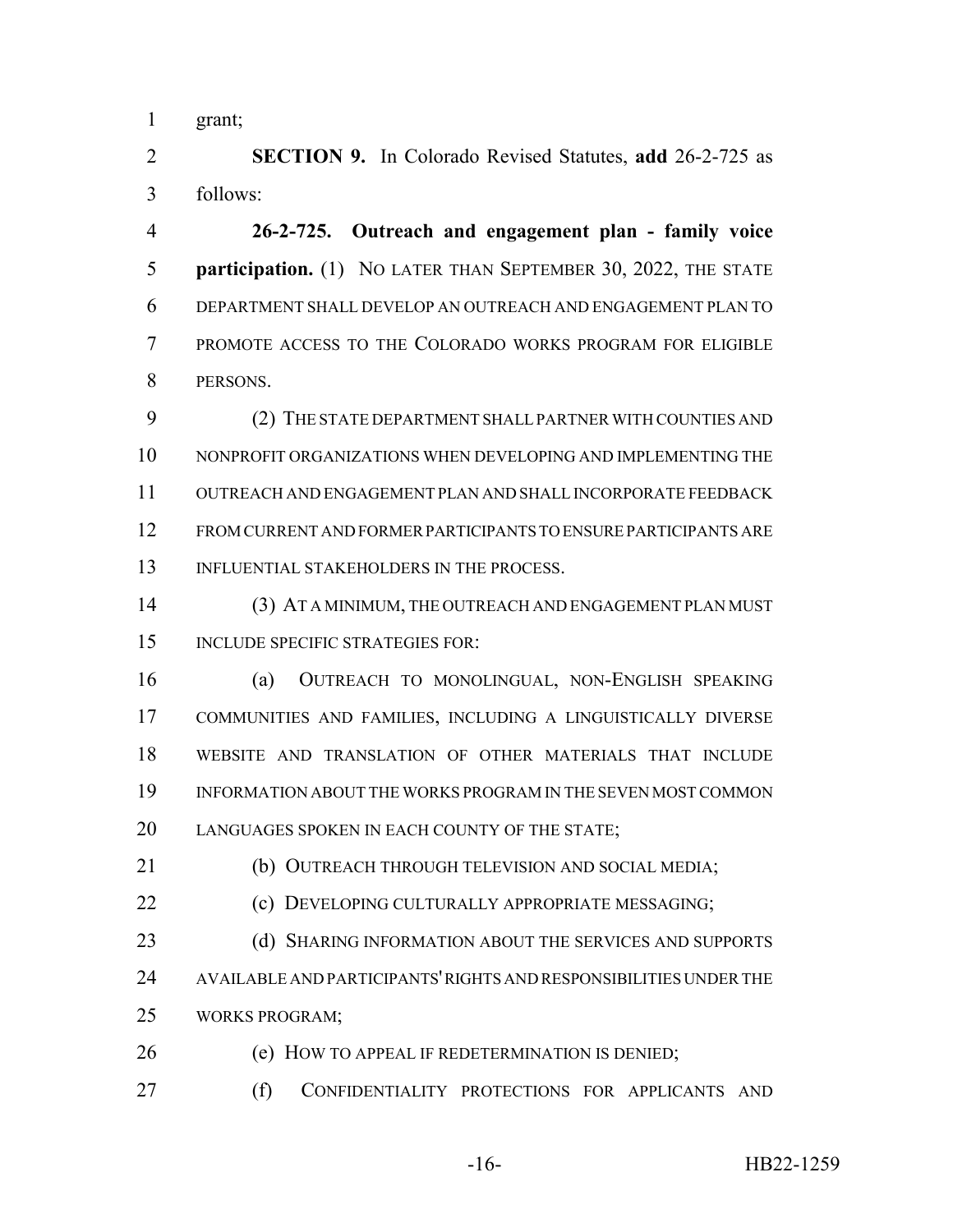### PARTICIPANTS; AND

 (g) OUTREACH IN A VARIETY OF SETTINGS, INCLUDING BUT NOT LIMITED TO SCHOOLS, CHILD CARE CENTERS, FOOD BANKS, LIBRARIES, FEDERALLY QUALIFIED HEALTH CENTERS, HOME VISITING PROGRAMS, MOBILE HOME PARKS, HEAD START AND EARLY HEAD START CENTERS, AND MOBILE SITES.

(4) THE STATE DEPARTMENT SHALL:

 (a) REQUIRE THAT COUNTY STAFF WORKING WITH APPLICANTS AND PARTICIPANTS RECEIVE COMPREHENSIVE TRAINING REGARDING THE WORKS PROGRAM. THE TRAINING MUST INCLUDE TRAUMA-INFORMED APPROACHES TO INTERACTING WITH PARTICIPANTS, CONSISTENCY IN COMMUNICATING INFORMATION ABOUT CHILD CARE ACCESS AND ASSISTANCE, THE ALIGNMENT OF A PARTICIPANT'S WORK REQUIREMENTS WITH CHILD CARE ACCESS AND FAMILY MEDICAL NEEDS, THE FULL SCOPE OF OPTIONS FOR THE PARTICIPANT TO MEET WORK AND EDUCATION REQUIREMENTS IN ALIGNMENT WITH THE PARTICIPANT'S GOALS, AND THE AVAILABILITY OF SUPPORT SERVICES FOR FAMILIES.

 (b) STRONGLY ENCOURAGE COUNTIES TO ASSIGN EACH PARTICIPANT A CASE WORKER, WHICH MAY INCLUDE A CASE WORKER WHO WORKS WITH INDIVIDUALS IN CONNECTION WITH OTHER PUBLIC ASSISTANCE OR ENTITLEMENT PROGRAMS;

**(c) DEVELOP TOOLKITS, MANUALS, AND OTHER MATERIALS FOR**  COUNTY STAFF, APPLICANTS, AND PARTICIPANTS THAT INCLUDE INFORMATION ABOUT CHILD CARE ACCESS AND ASSISTANCE, THE ALIGNMENT OF A PARTICIPANT'S WORK REQUIREMENTS WITH CHILD CARE ACCESS, THE FULL SCOPE OF OPTIONS FOR THE PARTICIPANT TO MEET WORK AND EDUCATION REQUIREMENTS IN ALIGNMENT WITH THE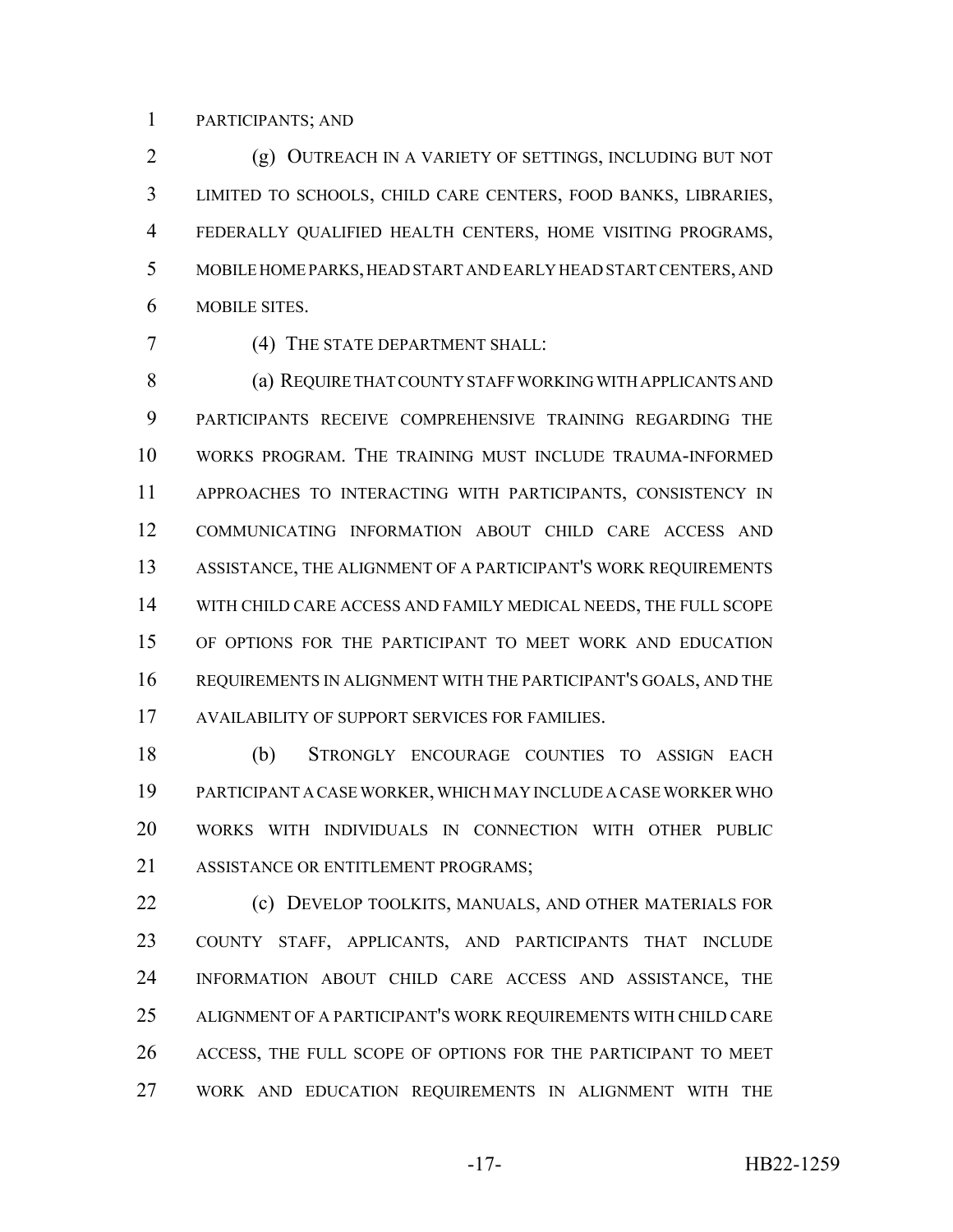PARTICIPANT'S GOALS, AND THE AVAILABILITY OF SUPPORT SERVICES FOR FAMILIES;

 (d) PARTNER WITH COUNTIES, NONPROFIT ORGANIZATIONS, AND PARTICIPANTS TO DEVELOP CULTURALLY APPROPRIATE MESSAGING AND ENSURE THAT APPLICANTS AND PARTICIPANTS HAVE ACCESS TO SUFFICIENT SUPPORTS AND COMMUNICATION IN THE SEVEN MOST COMMON LANGUAGES SPOKEN IN EACH COUNTY OF THE STATE;

 (e) ENSURE ADEQUATE AND MEANINGFUL REPRESENTATION BY, FEEDBACK FROM, OR ENGAGEMENT WITH CURRENT AND FORMER PARTICIPANTS WHEN MAKING DECISIONS AND RECOMMENDATIONS REGARDING THE WORKS PROGRAM, INCLUDING DURING ANY RULE-MAKING OR REGULATORY PROCESS AND ANY ALLOCATION OR POLICY ADVISORY COMMITTEES. TO THE EXTENT POSSIBLE, THE STATE DEPARTMENT SHALL ENSURE THAT PARTICIPANTS INVOLVED PURSUANT TO THIS SUBSECTION (4)(e) ARE DIVERSE WITH REGARD TO RACE, ETHNICITY, AGE, ABILITY, SEXUAL ORIENTATION, GENDER IDENTITY, AND GEOGRAPHY AND THAT PARTICIPANT FEEDBACK HAS A GENUINE OPPORTUNITY TO INFLUENCE SUBSTANTIAL CHANGES TO THE WORKS PROGRAM. THE STATE DEPARTMENT MAY UTILIZE ANY ESTABLISHED COUNCILS AT THE STATE AND LOCAL LEVEL THAT HAVE CURRENT AND FORMER PARTICIPANTS 21 REPRESENTED OR APPOINTED TO COMPLY WITH THE REQUIREMENTS OF 22 THIS SUBSECTION (4)(e). TO THE EXTENT POSSIBLE, THE STATE DEPARTMENT SHALL CONSIDER REIMBURSING PARTICIPANTS INVOLVED 24 PURSUANT TO THIS SUBSECTION (4)(e) FOR TRAVEL EXPENSES AND ATTENDANT AND DEPENDENT CARE.

**SECTION 10. Safety clause.** The general assembly hereby finds,